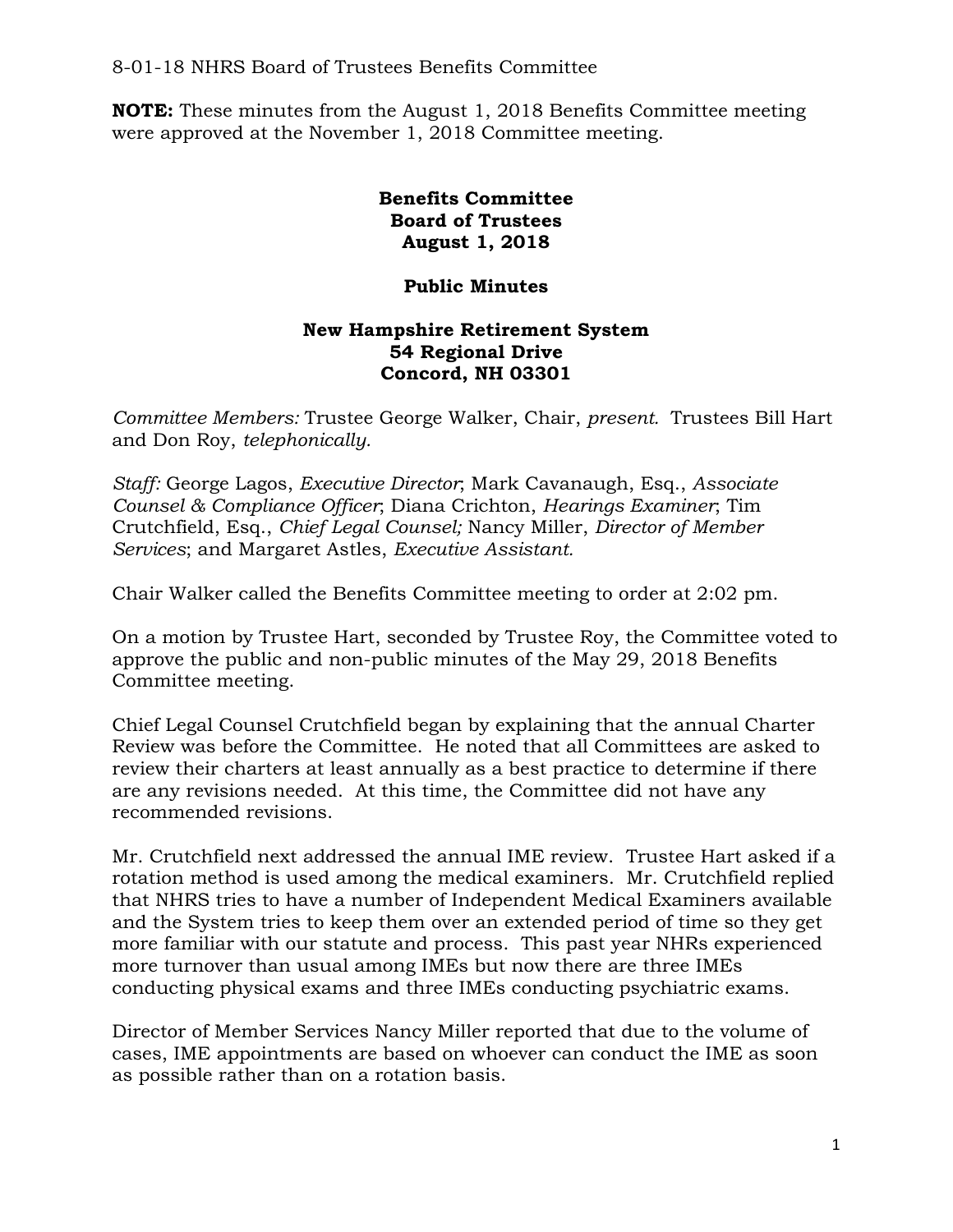Associate Counsel & Compliance Officer Mark Cavanaugh then addressed the State's new short-term disability program that is self-funded through payroll withholding for classified State employees, except State troopers. This program has been implemented to replace the sick bank that relied on employee contributions. Now, if an employee runs out of sick time, the short-term disability program pays the employee the minimum of 100% of salary for the first month, 85% for the second month and 75% for the third month. The applicable NHRS statute refers to this type of program as salary continuance. the general rule for service credit under a salary continuance program is that a member can receive service credit while out on sick leave as long as that person is receiving at least 50% of his or her typical compensation in a month. In order to keep track of who should receive service credit, employers are requested to submit a salary continuance form monthly that details how much was paid a as result of the short-term disability program. This serves two purposes: 1) it alerts NHRS to those that are on salary continuance plans so that they can receive the service credit to which they are entitled and 2) if an employee is paid directly by an insurance company, it provides NHRS the information needed to bill the individual for the proper member contribution. Staff noted that this method is cumbersome and subject to inaccurate reporting. Because the State's new short-term disability program is paid through payroll, the salary continuance form is no longer needed, which is expected to improve efficiency and proper reporting.

Mr. Cavanaugh then addressed the proposed revisions to the Disability Reexam Policy. The proposed revisions were intended to bring the Policy into conformance with changes in administrative practice since the original adoption, as well as reinforce the authority granted under RSA 100-A and the NHRS administrative rules. These revisions were put on hold pending final adoption of the gainful occupation amendments under Ret 309.01. Any questions or comments regarding the proposed revisions should be addressed to Atty. Cavanaugh over the next month so that the revisions can be voted on by the Committee at its next meeting

On a motion by Trustee Hart, seconded by Trustee Roy, the Committee unanimously voted to enter into non-public session under RSA 91-A:3, II(c) to discuss a matter that would likely adversely affect the reputation of a person other than a member of this public body on a roll call vote as follows:

Ayes: Trustees Walker, Hart, and Roy.

On a motion by Trustee Hart, seconded by Trustee Roy, the Committee unanimously voted to conclude non-public session.

Back in public session, on a motion by Trustee Hart, seconded by Trustee Roy, the Committee unanimously voted to recommend to the full Board that it approve the proposed recommendation of the Hearings Examiner in the disability matter of L.N.